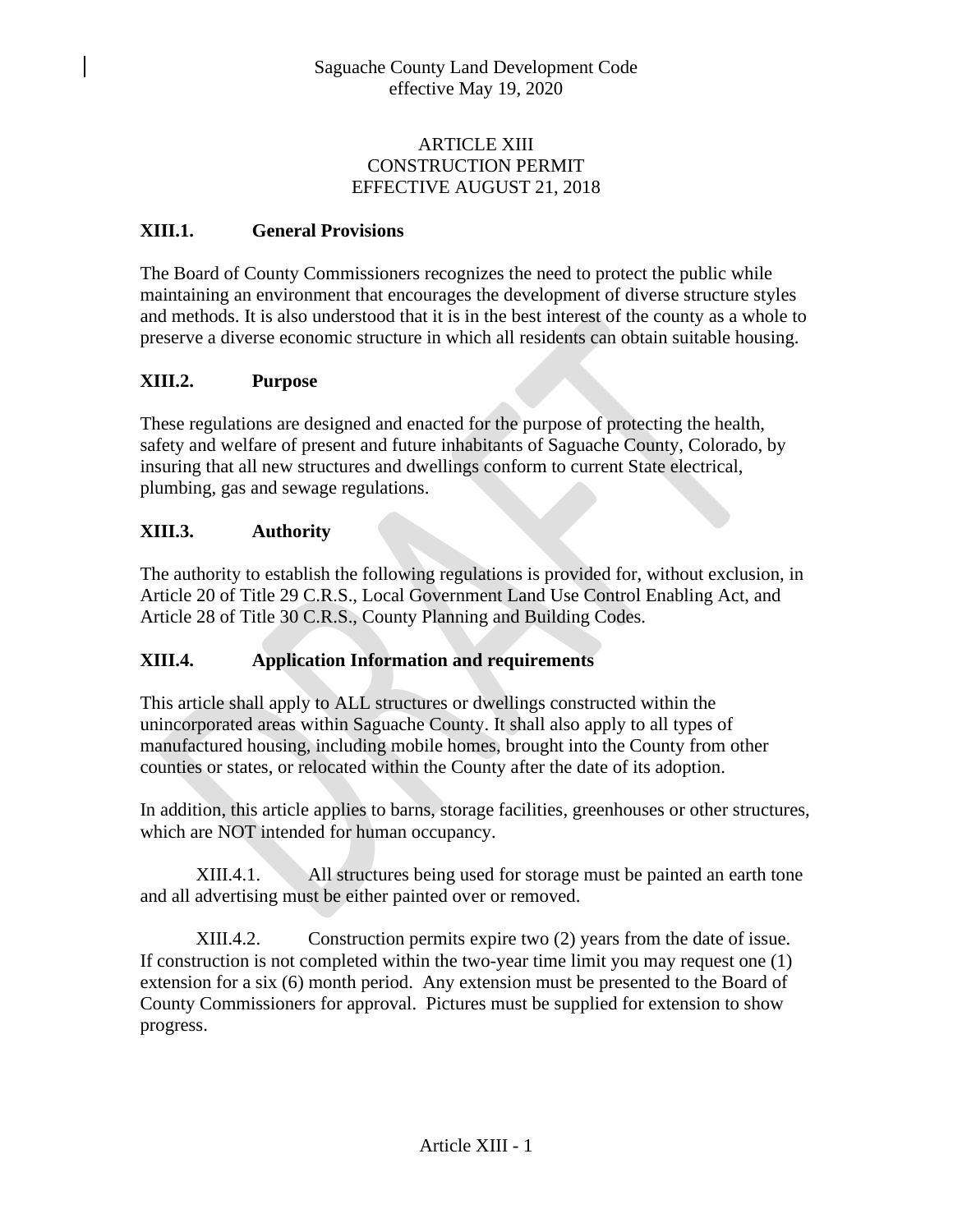- XIII.4.3. Recreational vehicles (RV's, campers etc.) may only be occupied a maximum total of sixty (60) days during construction process. Recreational Vehicles (RV's, campers etc.) may not be used as a permanent residence.
- XIII.4.4. Any person seeking to engage in development in any designated wildlife habitat shall apply for a permit from the Saguache County Land Use office on the appropriate form as prescribed by these Regulations and maintained in the office of the Saguache County Land Use Administrator.
- XIII.4.5. The Saguache County Land Use office staff may inspect any parcel of land for which a Land Use Application has been received, and a staff member may make a recommendation to mitigate any issues that arise from the inspection. There shall be a fee charged to the landowner/applicant for the Land Use
- XIII.4.6. Application, and this inspection, on any property located within a designated wildlife habitat area as determined by maps supplied by the Colorado Parks and Wildlife. There shall be a fee charged to the landowner/applicant for this application and inspection on any property located within a designated wildlife habitat area, as determined by maps supplied by the Colorado Parks and Wildlife.
- XIII.4.7. Applications for permits shall include the following:
- XIII.4.8. A non-refundable application fee to cover the cost of processing.
- XIII.4.9. Proof of ownership of the land on which the structure is to be located, or a letter from the owner acknowledging their approval of the structure's placement.
- XIII.4.10. A sewage disposal permit must be acquired purchased and installed in accordance with approval by the appropriate government agency and finalized with the Saguache County Land Use Office before at the time of applying for a construction permit. Composting toilets, incinerating toilets, and vault systems are not permittable or allowed in Saguache County shall not be allowed for commercial purposes.
- XIII.4.11. A copy of water well permit, water court decree or other agreement providing for water service, if required.
- XIII.4.12. A physical address from the Saguache County Land Use office will be required prior to any permits being granted or construction activity be commence. A County Road Access Permit may also be required from the Saguache County Road and Bridge Department.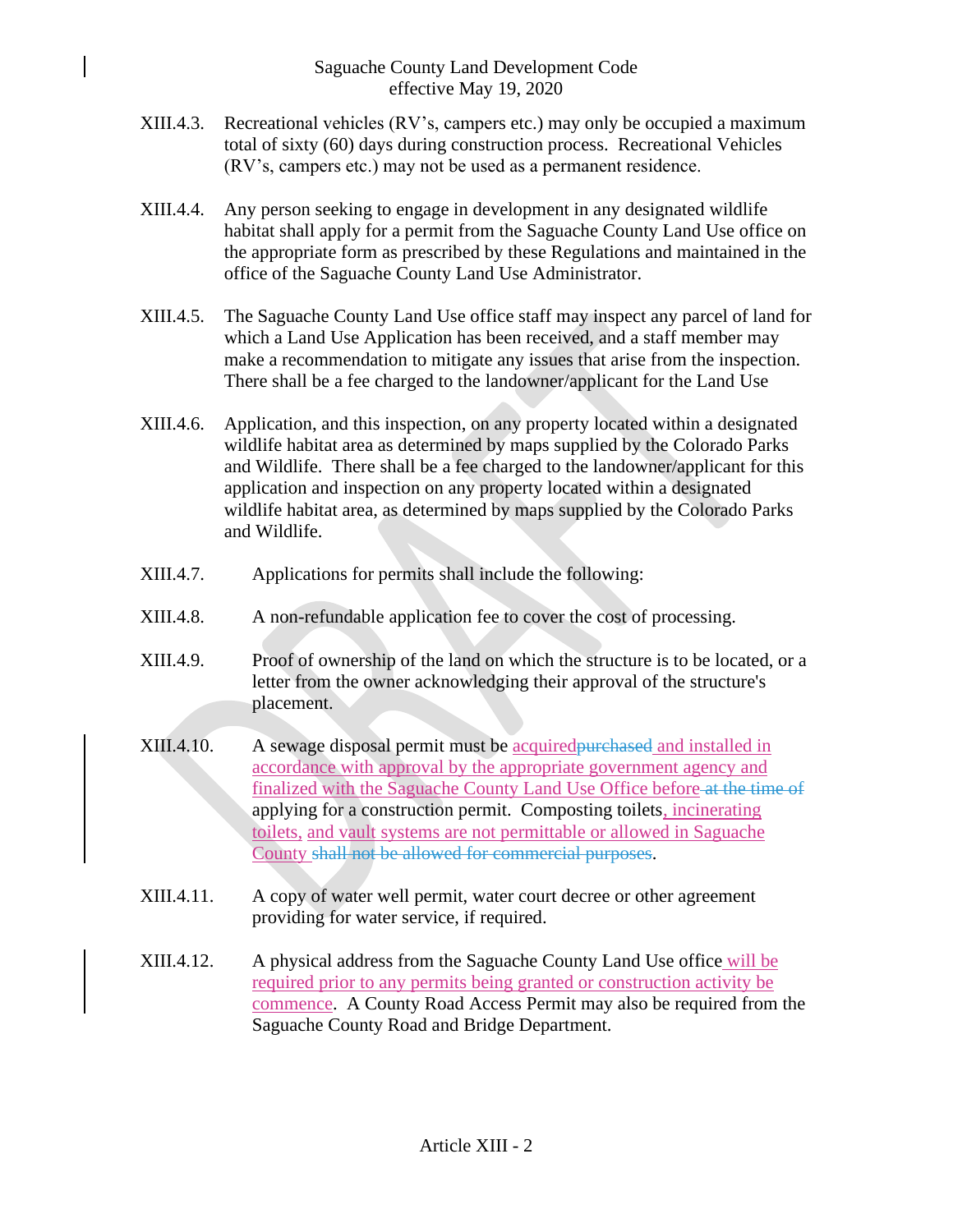XIII.4.13. Waste products from any construction shall be disposed of property so as not to cause risk for consumption by others or as not to attract rodents, pests and public curiosity.

XIII.4.14. There shall be a minimum square footage of 900 square feet for a residence.

XIII.4.15. Accessory structures are not permitted on vacant parcels until a permitted residence are completed. i.e. greenhouses, hoop houses, garages, storage sheds, shipping containers, outbuildings of any type, studio, carports, ect.

> Agricultural structures being used strictly for agricultural use may be exempt.

XIII.4.16. At the completion of construction applicant must supply Saguache County Land Use office with copies of approved State plumbing, gas and electric permits, if required. Permits will remain incomplete until these copies are supplied.

It is encouraged that all electrical utility lines be placed underground.

- XIII.4.157. A sketch plan showing all improvements already existing on property and new structures to be constructed, showing footage from all sides of parcel. Also, sketch plan must show all access roads used to access parcel to be built on.
- XIII.4.168. There shall be a minimum setback of ten (10) feet from all property lines except where a public road easement exists, and then there shall be a minimum of twenty-five (25) feet from the edge of said easement.

XIII.4.168.1. Setback shall be determined by the foot print of the structure.

This will also include any subdivision lots that are in existence as of the date of this regulation.

- XIII.4.179. Outdoor lighting is to be directed downward and shielded. High or lowpressure sodium bulbs may be a maximum of 100 watts. Mercury vapor lamps are prohibited. Mast mounted lights must be kept to a minimum number and a maximum height of twenty-two (22) feet.
	- No internally lit outside signs are permitted within the County except CDOT (Colorado Department of Transportation) approved Highway signs.
	- Any light used for illumination of signs shall be shielded so that the beams or rays of light will not shine directly onto the surrounding areas OR onto surrounding residences.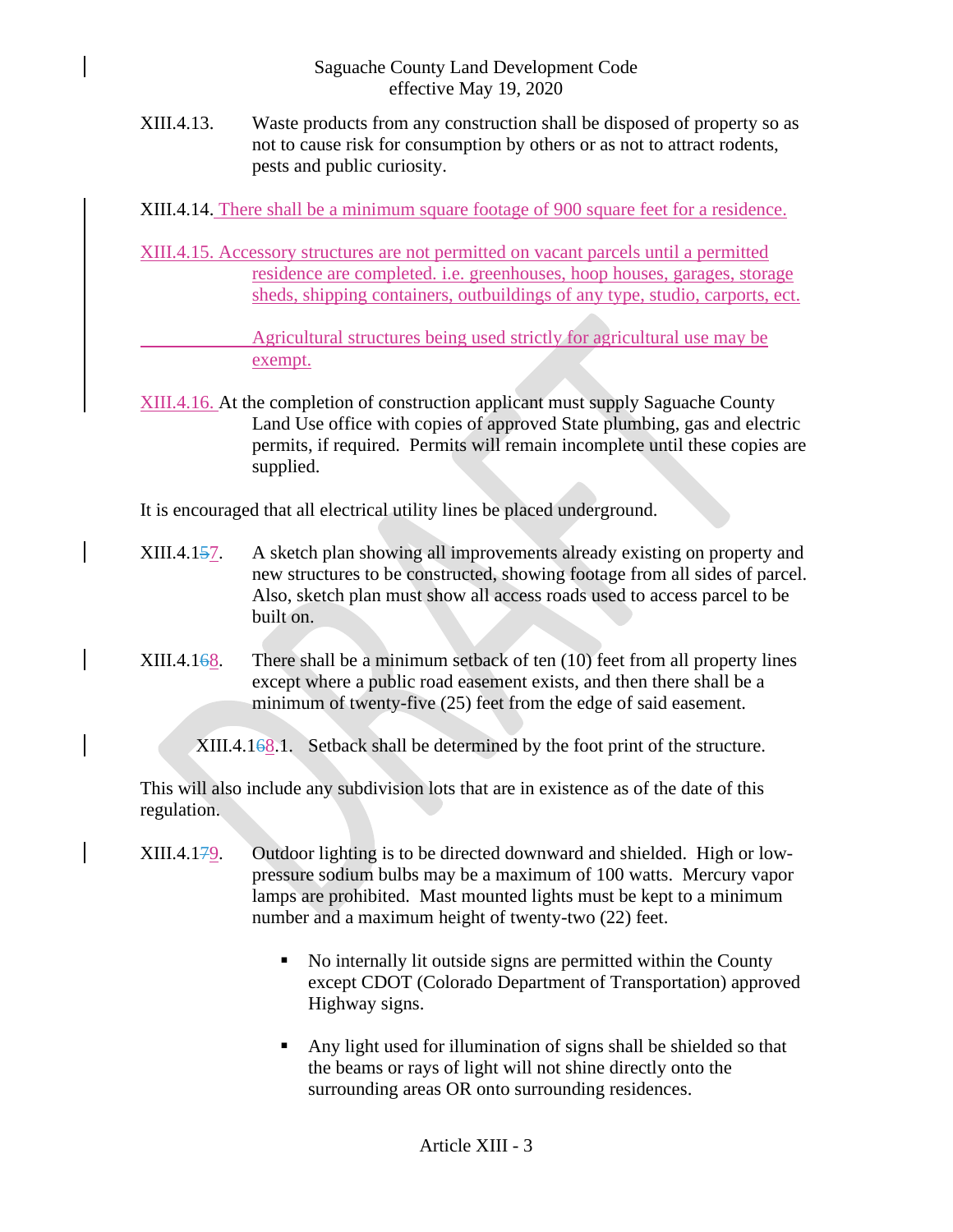- Neither the direct nor the reflected light from any light source shall create a traffic hazard or distraction to operators of motor vehicles on public thoroughfares.
- XIII.4.1820. If electrical service has been abandoned for (1) year or more all-outdoor lighting must conform to State Electrical Standards.
- XIII.4.1921. In addition, any person intending to place a ''Mobile Home'' within the County shall show proof of the following with the application for a Mobile Home permit.
	- XIII.4.1219.1. A copy of the manufactured home tax certification indicating ownership and point of origin. A certificate of VIN registration that shows the year and make shall also be included.
	- XIII.4.1921.2. A photograph of the structure as a whole and a legible photograph of the HUD sticker and/or other suitable documentation indicating compliance with the National Manufactured Housing Construction and Safety Act of 1974, 42 U.S.C. Section 5401, et. seq., as amended, (commonly known as the HUD Act, effective June, 1976). No mobile home shall be transported into or maintained within Saguache County, which does not comply with state standards as promulgated by the Division of Housing. Mobile home must meet 1976 HUD Standards.
	- $XIII.4.2149.3$ . Any structure older than twenty (20) years and larger than two hundred (200) square foot may not be transported into Saguache County. Any structure legally in place in Saguache County at the time this regulation is adopted may remain in its current position indefinitely. If the structure is moved, it must be moved out of Saguache County.

If structure is not twenty (20) years old this regulation does not apply. Is structure is not larger than two hundred (200) square foot this regulation does not apply.

| XIII.4.21 <del>19</del> .3.1. | Before any structure older than twenty (20) years may be<br>moved in the Saguache County, the County must approve a<br>Variance application and a Building Permit application.<br>See Article VIII of the Saguache County Land<br>Development Code for Variance regulation. |
|-------------------------------|-----------------------------------------------------------------------------------------------------------------------------------------------------------------------------------------------------------------------------------------------------------------------------|
| XIII.4.1921.3.2.              | Variance application must include a photograph of the<br>structure as a whole and a legible photograph of the HUD<br>sticker and/or other suitable documentation indicating<br>compliance with the National Manufactured Housing                                            |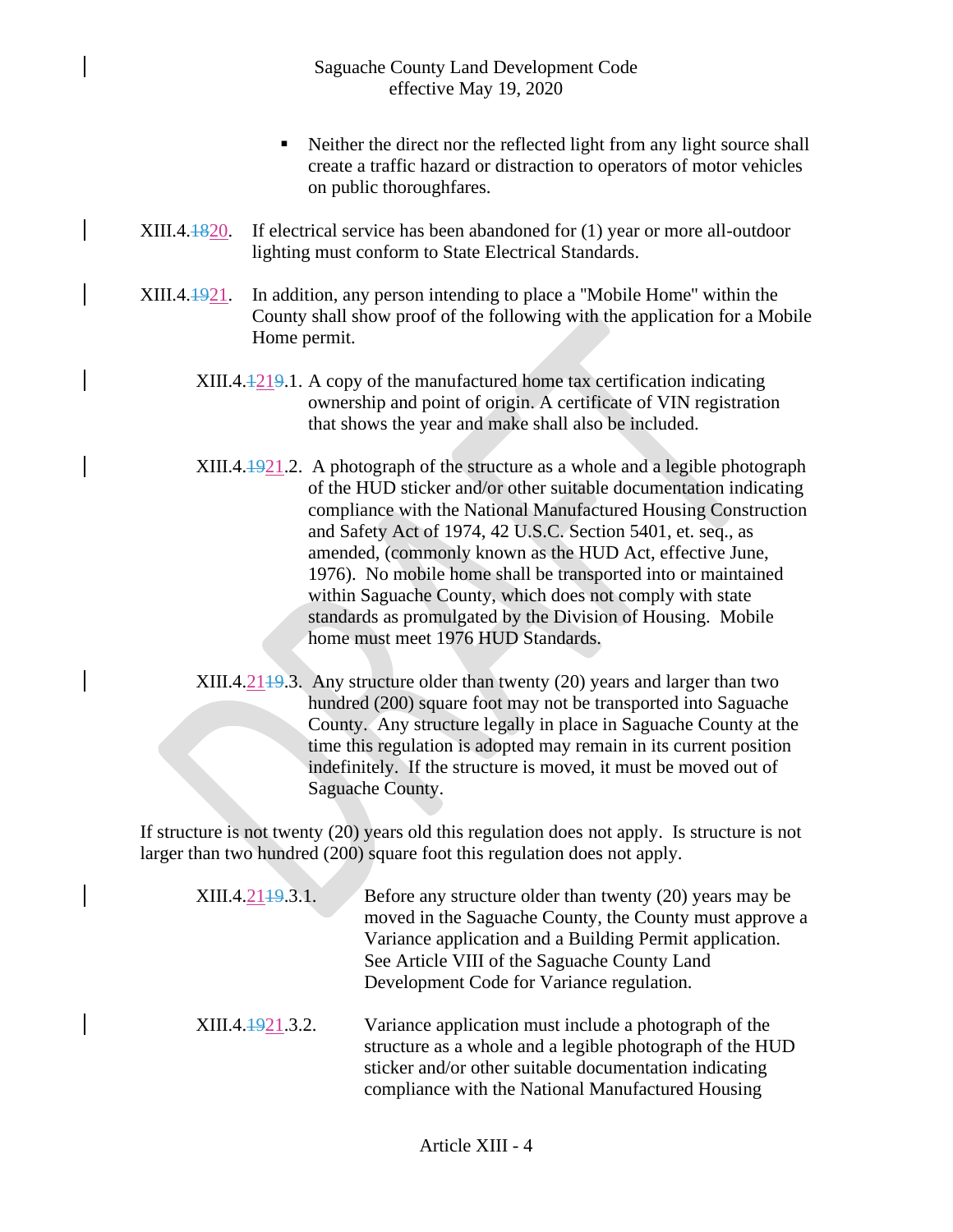Saguache County Land Development Code effective May 19, 2020

> Construction and Safety Act of 1974, 42 U.S.C. Section 5401, et. seg., as amended (commonly known as the HUD Act, effective, June, 1976).

- XIII.4.1921.4. Adequate sewage, existing and ready to connect into before any mobile home can be occupied on property.
- XIII.4.1921.5. A copy of well permit, water court decree or other agreement providing for water service.
- $XIII.4.1921.6.$  In addition, mobile home shall be placed on permanent foundation or tied and anchored down.
- XIII.4.1921.7. In addition, skirting, must be attached within 45 days of placement of mobile home.
- XIII.4.1921.8. No reflective surfaces except glass may be used.
- XIII.4.1921.9. Any Recreational Vehicle or Vehicle to be used as a permanent residence shall follow all mobile home regulations.

It is encouraged that all skirting coordinate with the mobile home in color. All exterior colors are encouraged to be muted earth tones, which blend with the immediate environment.

It is encouraged that no tires or cement blocks be placed on roof of mobile home.

## **XIII.5. Mobile Home for Storage within the County**

- XIII.5.1. All plumbing fixtures will be removed, and the Land Use Administrator or designated agent will inspect said structure to insure all fixtures are removed.
- XIII.5.2. All Mobile Homes for storage must have the electrical wiring brought up to HUD standards and a copy of the inspection attached to the building permit, or if the mobile home will not have electricity all the electrical wiring will be removed, and the Land Use Administrator or designated agent will inspect said structure to insure all wiring is removed.
- XIII.5.3. All Mobile Homes for storage must be placed on a permanent foundation, such as a concrete slab or stem wall.

# **XIII.6. Permitting**